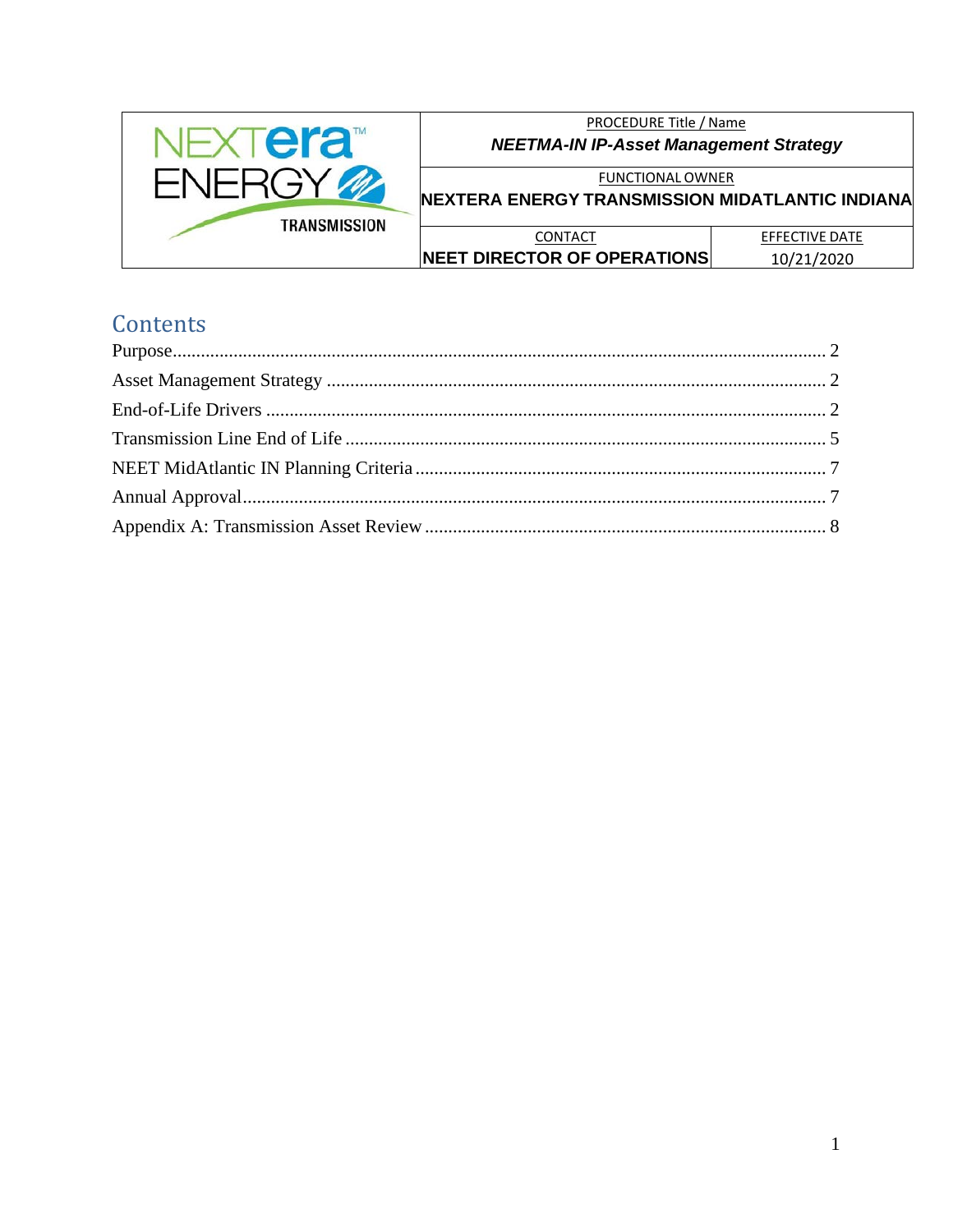

## <span id="page-1-0"></span>**PURPOSE**

NEET MidAtlantic IN asset strategy provides the framework for managing the health, performance, costs and risks of transmission assets owned by NEET MidAtlantic IN. This is achieved through ensuring the sustainment of critical assets, including transmission lines and other facilities to meet reliability and availability requirements; and that changes to NEET MidAtlantic IN assets provide the needed transmission capacity and flexibility into the future. Through an assessment of the current state of NEET MidAtlantic IN's assets this strategy represents the course of action needed to ensure achieving the end-state goals.

# <span id="page-1-1"></span>**ASSET MANAGEMENT STRATEGY**

The strategy aligns key processes across the entire transmission asset lifecycle to NEET MidAtlantic IN higher-level strategies and values which is guided by performance goals, covers an extended time horizon, draws from economics as well as engineering, and considers a broad range of assets.

The strategy provides for:

- the economic assessment of tradeoffs between alternative actions and investment strategies from the system-level perspective and at the same time, allows for the more complete comparative analysis of options for individual projects
- the examination of all costs to minimizes the life-cycle costs of asset ownership, while maintaining required service levels and sustaining the bulk electric system
- the consistent documentation of processes and procedures. All decisions can be related to and support the NextEra's goals, policies and the enterprise risks, including a balance workload and resources
- emphasis on monitoring the condition of assets and their performance, so that resources can be better allocated to where they provide the greatest benefits.
- sustaining the NextEra infrastructure both near- term (maintenance-oriented) and over the longterm (refurbishment-and Management-oriented) planning horizon to understand infrastructure needs and to fund them properly, considering all potential costs and benefits

# <span id="page-1-2"></span>**END-OF-LIFE DRIVERS**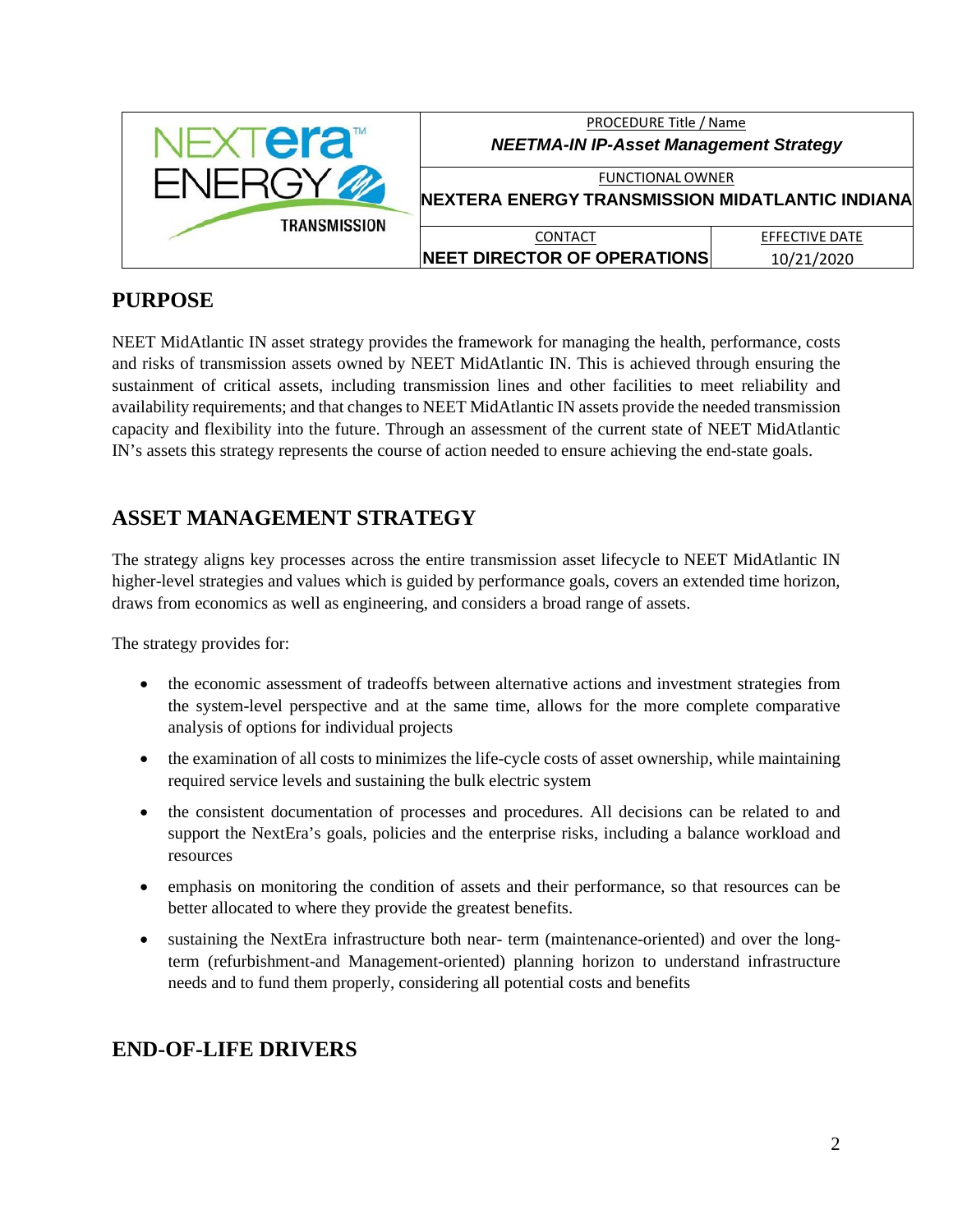

NEET MidAtlantic IN facilities can be improved by rebuilding, reconductoring, and/or replacing transmission lines where appropriate. NEET MidAtlantic IN will review and assess existing facilities for equipment characteristics that are near or beyond their existing service life or contain components or designs that are obsolete.

The following drivers are a key to optimizing the life cycle of NEET MidAtlantic IN transmission assets to ensure their safe, reliable operation and system resilience. The goal is to limit the impact from planned and forced events and facilitate restoration times by bringing systems up to current and evolving standards and design principles.

### **Equipment material condition performance and risk including:**

- degraded equipment performance
- material condition
- obsolescence
- component failure
- employee and public safety
- environmental impact
- regulatory changes
- programmatic replacement and/or standardization
- environmental drivers

#### **Operational flexibility and efficiency by:**

- optimizing system configuration
- safe and reliable equipment duty cycles
- restoration capability
- minimizing outages
- adherence to facility interconnection requirements
- increasing system capacity
- design and operational ratings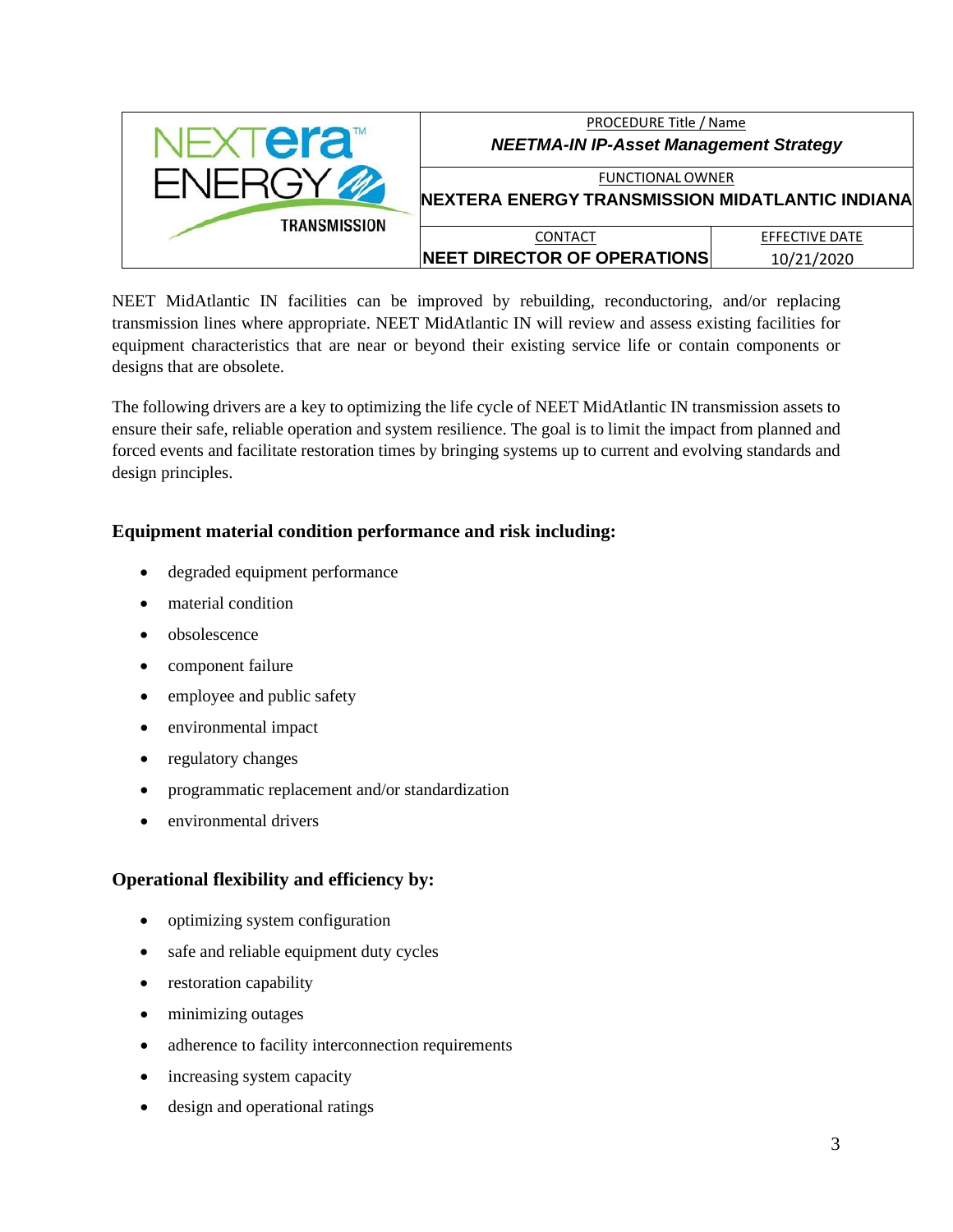

#### **Infrastructure resilience including:**

- Improved system ability to anticipate, absorb, adapt to, and recover from a potentially disruptive events, including:
	- o hardening for severe weather
	- o rapid restoration of service (spares, special tools and equipment)
	- o geo-magnetic disturbances
	- o electromagnetic pulses
	- o physical and cyber security challenges
	- o critical infrastructure reduction

#### **Transmission customer service by:**

- addressing new customer interconnections or modifications including generation and load growth, outage exposure and equipment loading
- building to support future economic growth

#### **Other drivers to meet objectives not included in other definitions including:**

- industry recommendations and adhering to good utility practices
- potential generation retirements
- technology pilot projects
- governmental and utility commission regulations
- material, staffing, and outage constraints

#### **Multiple drivers linked to NEET MidAtlantic IN other asset management goals including:**

- Assessment of system infrastructure performance focusing on facilities serving major urban areas that include more than one of the following drivers:
	- o Load growth, including electrification initiatives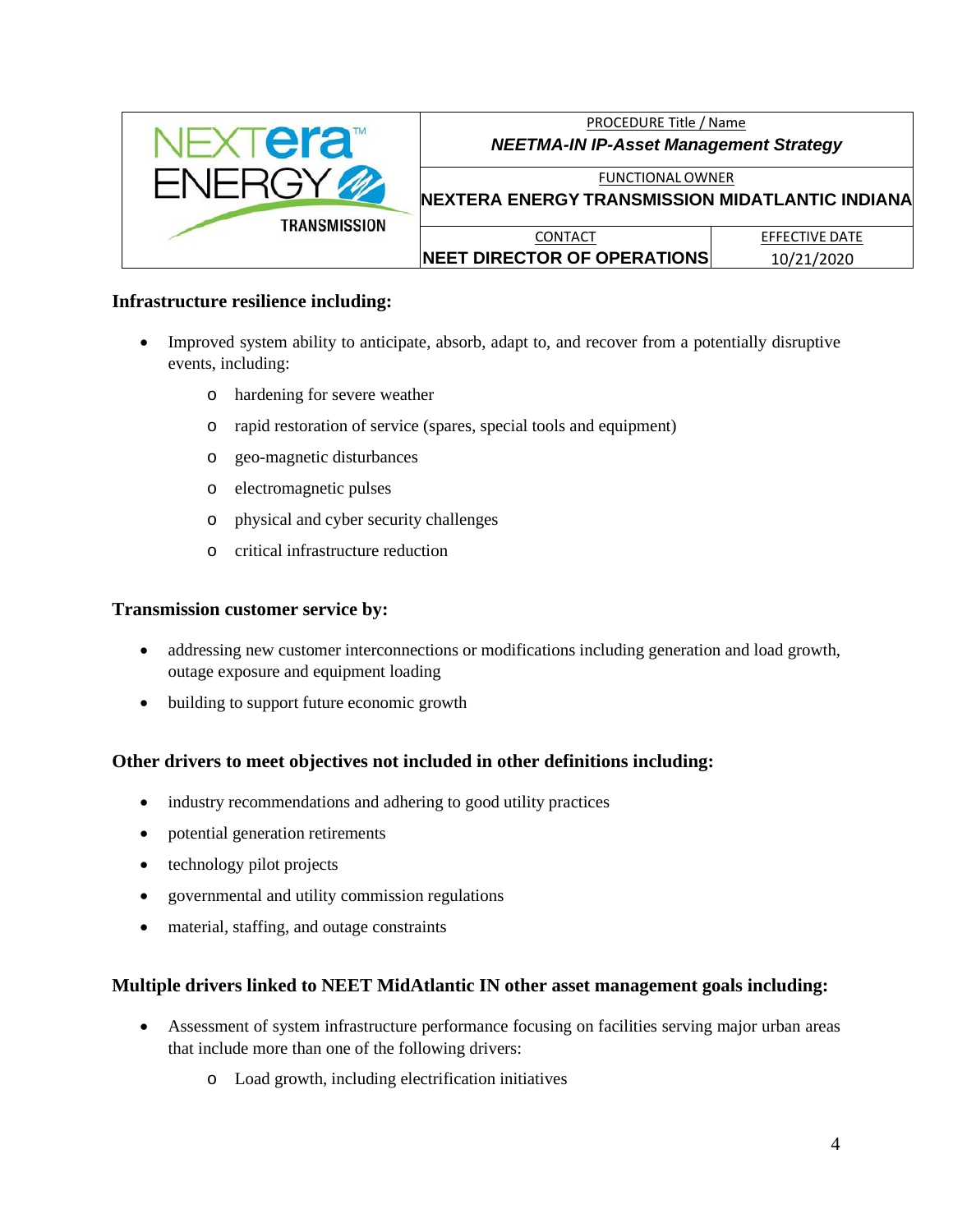

- o Reliability, where large sections of older transmission infrastructure serving heavily populated areas
- o Resiliency, risk assessment of the impacts of multiple simultaneous facility outages
- o Obsolescence, equipment no longer supported by manufactures and out of date technologies

### <span id="page-4-0"></span>**TRANSMISSION LINE END OF LIFE**

The life of transmission line assets will be directly related to life limiting factors affecting its subcomponents. In many cases these subcomponents will receive an enhanced maintenance in order to allow the line to achieve its anticipated life.

NEET MidAtlantic IN may consider a proactive age-based approach to project solutions. NEET MidAtlantic IN considers the industry typical service life's for transmission line components within the PJM territory to be the following ranges:

- Steel structures 40-60 years
- Conductors 50-60 years
- Connectors 40-60 years
- Insulators (porcelain/glass) 50 years+
- Insulators (polymer) 30 years
- Fiber 30 years

Designers and manufactures have little control over how equipment is treated. Life expectancy is affected to a large extent by how well the equipment is installed, how the equipment is operated, and the environment in which it is operated, as well as how the equipment is maintained. It is only with this understanding that determining the service life for a specific line is possible. Many of these variables are discussed above (see End-Of-Life Divers) and combine with the assets ongoing condition assessment, which is often the best determinant of end of service life.

Equipment failure rates towards the end and beyond their industry service life are known to increase exponentially. Significant deterioration may result in frequent and extended outages, significant economic losses, and/or endanger public safety. Recognizing transmission line components age at different rates and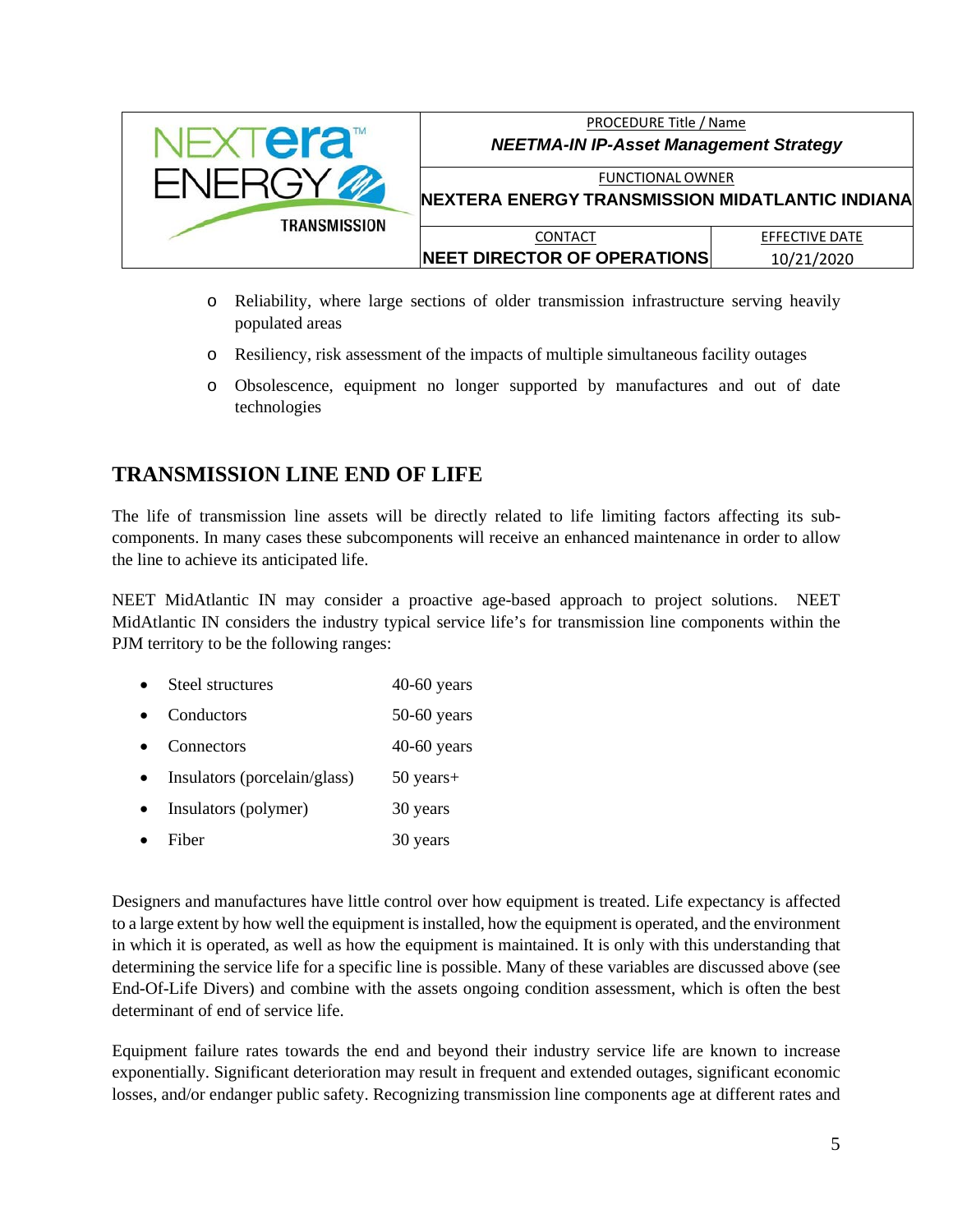

have different typical industry service lives, individual project solutions may include consolidated projects, resulting in acceleration or delay.

### **Right of Way (ROW)**

The NEET MidAtlantic IN ROW strategy covers corridors that contain transmission lines and maintenance access roads. It ensures ROW's are safely and legally accessible to transmission paths and remote sites and environmental regulations. Three components are included in the strategy that enable NEET MidAtlantic IN to safety access, construct, operate and maintain its transmission facilities. Each component is managed by a different group within NextEra Energy:

- Vegetation management ensures the clearing and maintenance of land within the transmission corridors, in accordance with the NextEra vegetation management program manual. NEET MidAtlantic IN implements an integrated vegetation management approach for managing plant communities. The choice of control methods is based on the environmental impact and anticipated effectiveness along with site characteristics, security, economics, current land use and other factors. NEET MidAtlantic IN vegetation strategy assures the highest level of regulatory compliance by adopting the integrated vegetation management approach, which is considered an industry best practice.
- Access roads are managed by the NEET MidAtlantic IN field operation team in accordance with local agencies requirements and landowner agreements to ensure safe access in compliance with environmental regulations. The field operations team implements a systematic long-term method for upgrading and maintaining access to and through ROW corridors. This allows a corridor approach for planning work in support of maintenance programs.
- NextEra Land Management acquire and manage all land rights in accordance with local agencies, tribal rights and easement stakeholders to meet NEET MidAtlantic IN targets including prioritizing the needs for land rights driven by a comprehensive view of the: alternative routes; risk of complaints; litigation; trespass violations; criticality of the line; tribal renewals

### **Steel Lines**

NEET MidAtlantic IN will perform periodic condition assessments to evaluate the health of the steel lines. Based on the results of the assessment, NEET MidAtlantic IN will develop an actionable plan for any needed remediation and a long-term strategy for continual mitigation.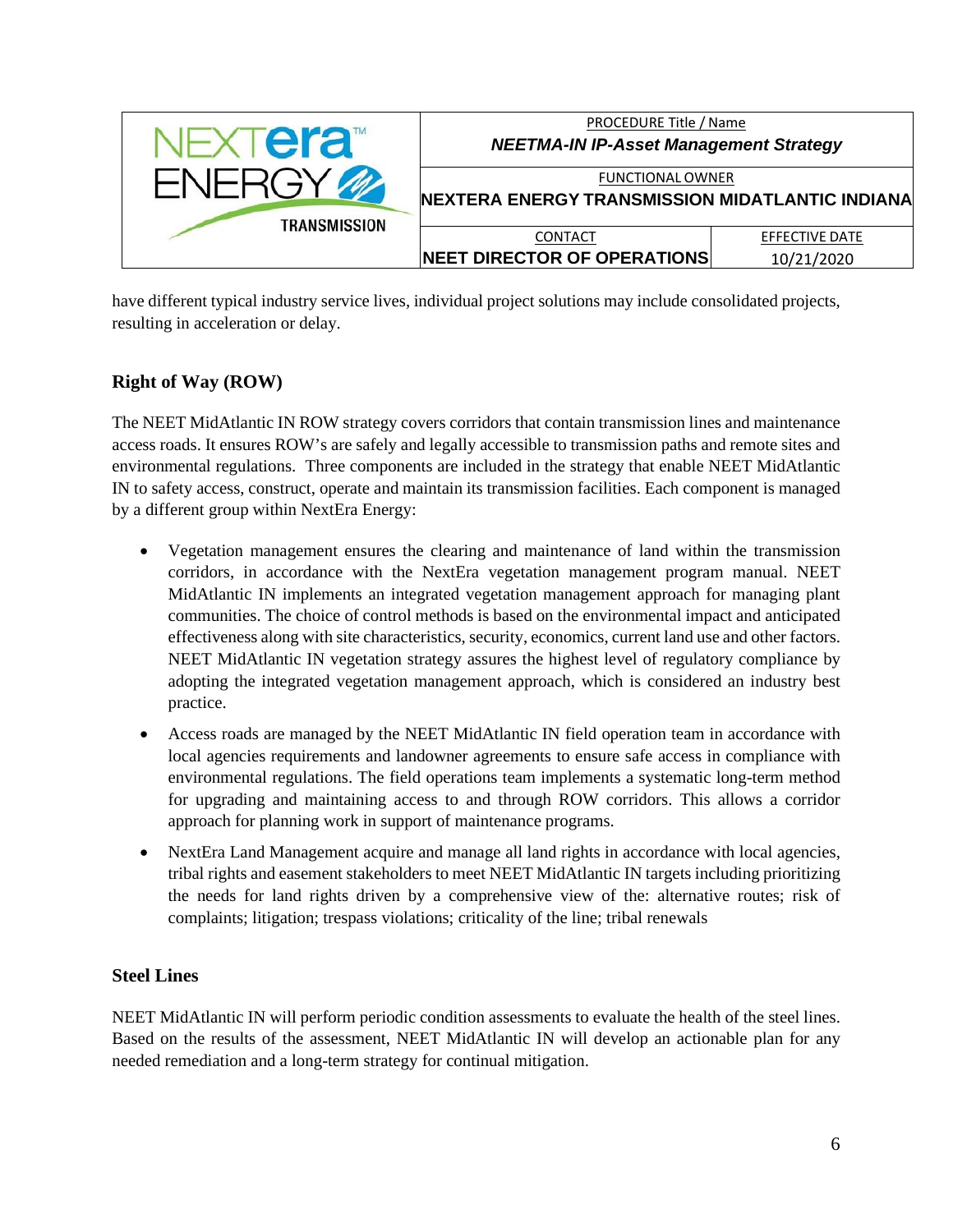

# <span id="page-6-0"></span>**NEET MIDATLANTIC IN PLANNING CRITERIA**

On an annual basis, NEET MidAtlantic IN will conduct a planning assessment to identify the need for baseline reliability upgrades in adherence to:

- NERC planning criteria
- PJM planning criteria outlined in manual 14B
- NEET's FERC Form 715 criteria

# <span id="page-6-1"></span>**ANNUAL APPROVAL**

The *NEET MidAtlantic IN Asset Management Strategy* shall be reviewed and updated annually, if necessary.

| <i>Version</i><br><b>Number</b> | <b>Description of Change</b> | Revised by | Approver  |
|---------------------------------|------------------------------|------------|-----------|
| 0.0                             | Document creation.           | J. Alligan | J. Chaney |
|                                 |                              |            |           |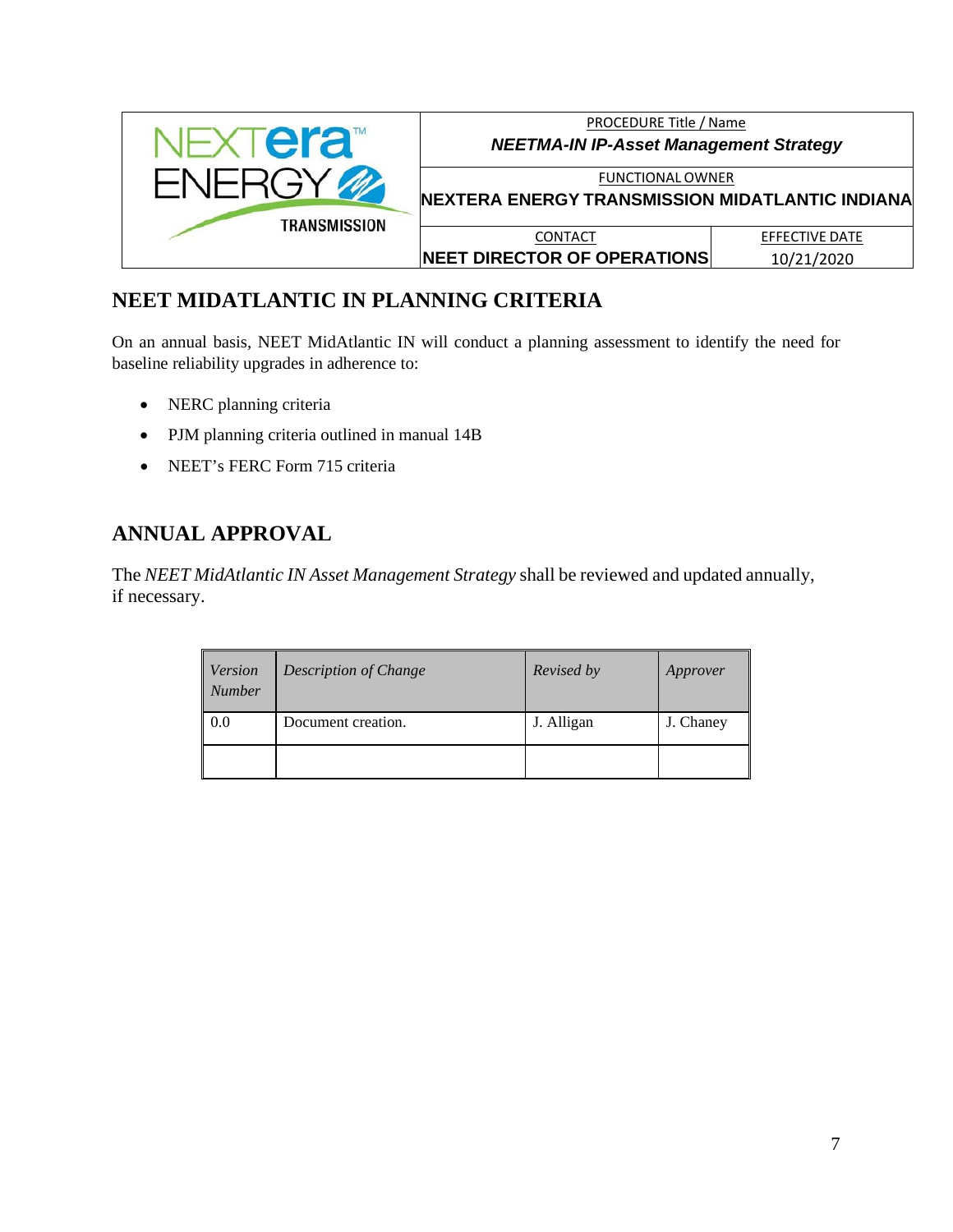

PROCEDURE Title / Name *NEETMA-IN IP-Asset Management Strategy*

FUNCTIONAL OWNER **NEXTERA ENERGY TRANSMISSION MIDATLANTIC INDIANA**

**CONTACT NEET DIRECTOR OF OPERATIONS**

EFFECTIVE DATE 10/21/2020

# <span id="page-7-0"></span>**APPENDIX A: TRANSMISSION ASSET REVIEW**

#### **Assets**

NEET MidAtlantic IN 345kV transmission line assets are:

- L97008 the University Park (ComEd IL) to Olive (AEP) 345kV Line (South circuit)
- L94507 the Crete Energy Park (ComEd IL) to St. John (NIPSCO) 345kV Line (North circuit)
- L6617 the Green Acres (NIPSCO) to St John (NIPSCO) 345kV Line (North circuit)
- L6615 the Green Acres (NIPSCO) to Olive (AEP) 345kV Line (North circuit)

The total length of this 345kV double circuit is approximately 20 miles and was originally place in service in 1958.

### **Project Single Line**



### **Findings**